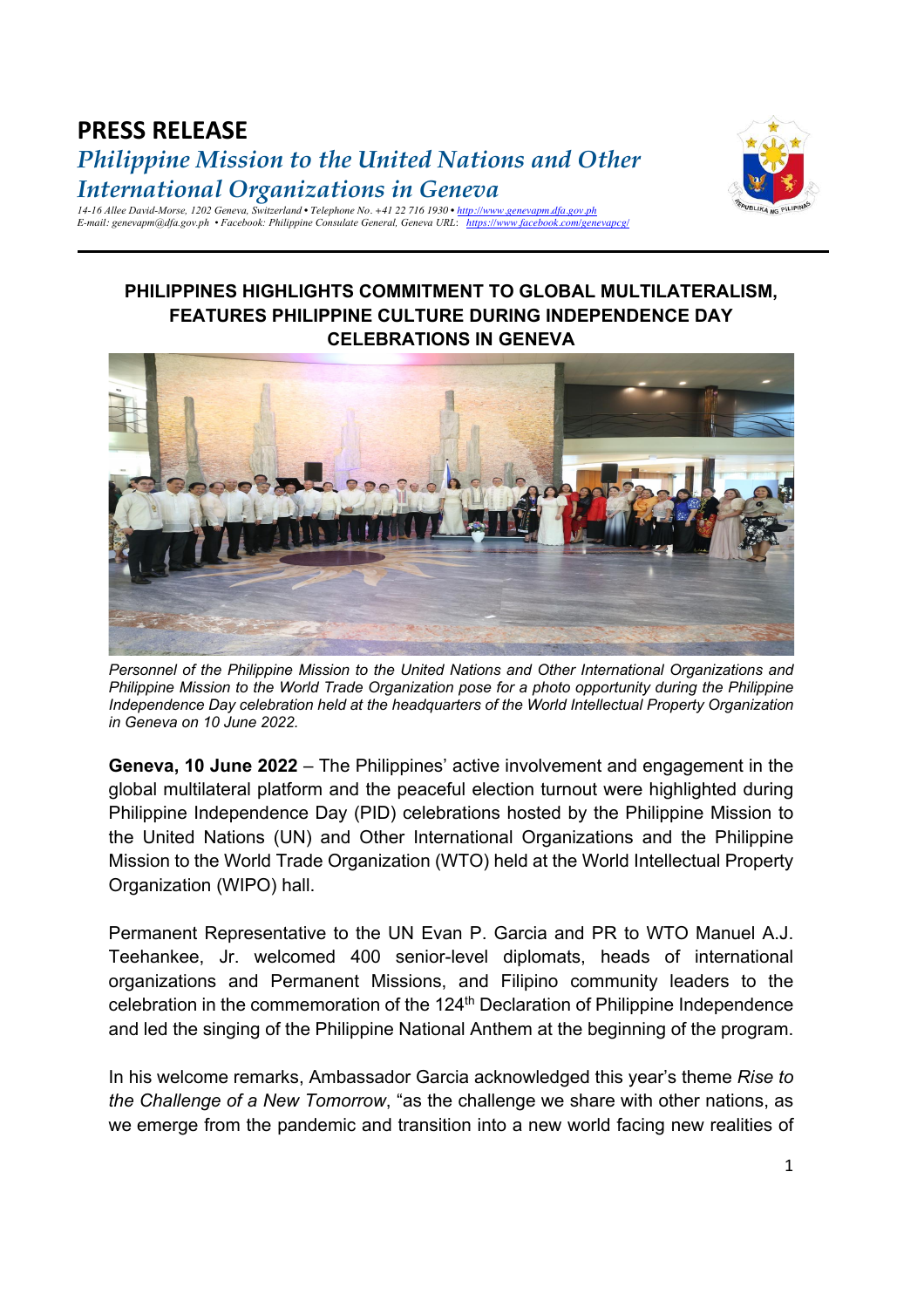the 21st century including existential threat of climate change, but also opportunities for the transformative evolution of our societies towards growth, equity, and dignity for all.]



*More than 400 diplomats, partners, and Filipino community members joined in the Philippine Independence Day celebrations*

He said that "Geneva is at the heart of this great enterprise of multilateralism and the Philippines has been privileged to have worked hand in hand, actively and meaningfully, with UN organizations, other delegations, and diverse actors in global Geneva, as we upheld the finest virtues of diplomacy during the past two years, to respond to challenges, to transform and evolve the conduct of our work, and to seek to future-proof our institutions, especially as the world grappled with Covid-19 and marked the 75th anniversary of the United Nations."

He also cited "the recent national elections in the Philippines registered the highest voter turn-out in Philippine history: 55.5 million Filipinos exercised their right to vote, where the Philippines is steered by leadership supported by the sovereign and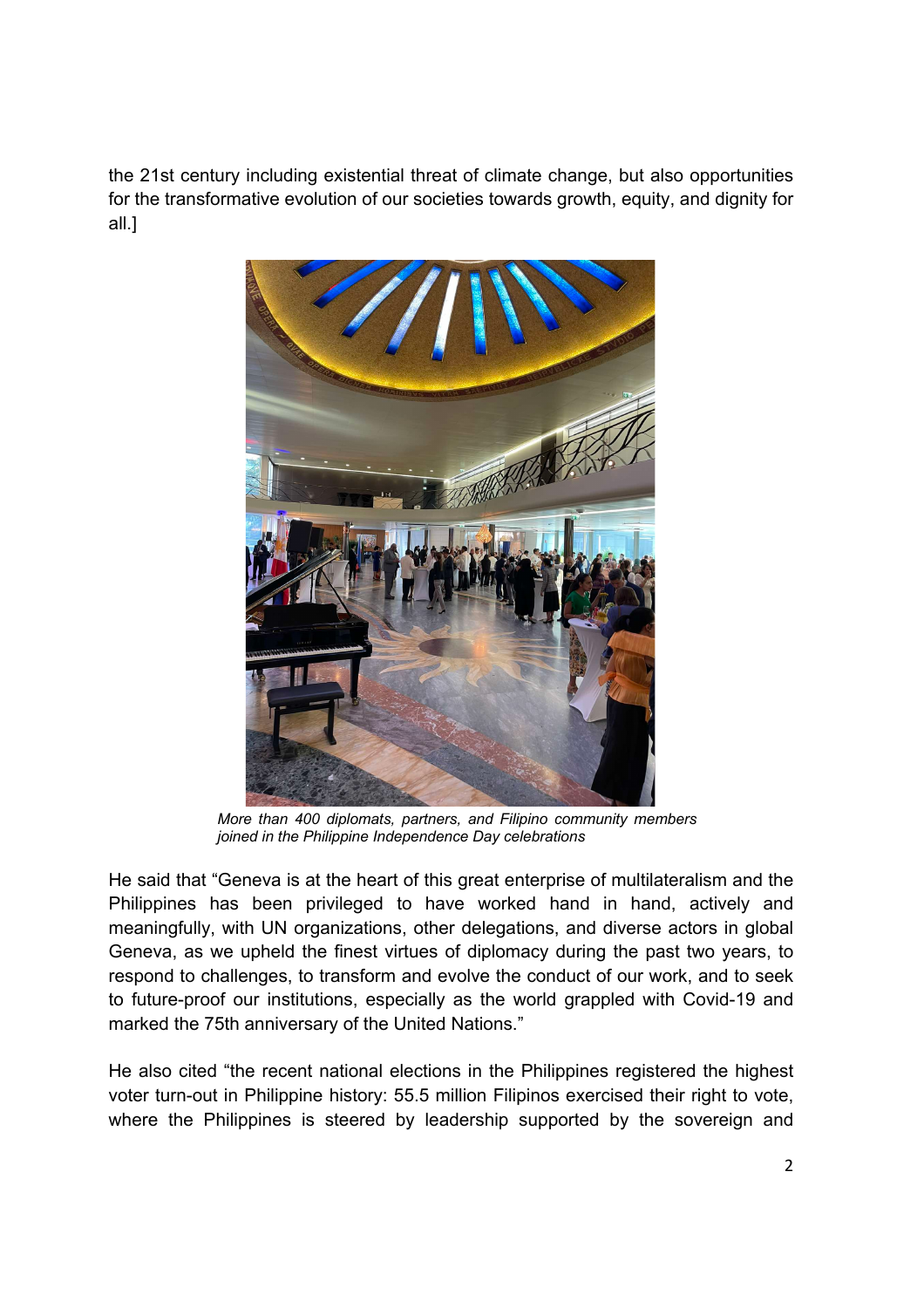resounding will of the people," and acknowledged the administration of President Rodrigo Duterte who "completes his term, which much enjoyed public support throughout and after the pandemic, leaving an exemplary legacy of a rights-based and inclusive social agenda and unity and peace-building."



*Filipiniana capiz chandeliers and the 10-meter textile work by Issay Rodriguez (Dutch Marikina No. 3 & 6, 2017) featured at the Philippine Independence Day celebrations.*

In his remarks, Ambassador Teehankee mentioned the hope for positive and peoplecentered outcome of the ongoing 12<sup>th</sup> WTO Ministerials amid the challenges of the pandemic. He pointed out the cultural exhibition/ presentations prepared by organizers that consisted of a 10-meter textile work by Issay Rodriguez (*Dutch Marikina No. 3 & 6, 2017)* from the collection of Mr. David Brolliet; the operatic melange of Filipino and European pieces from Filipino baritone, Mr. Joseleo Logdat, accompanied by Ms.